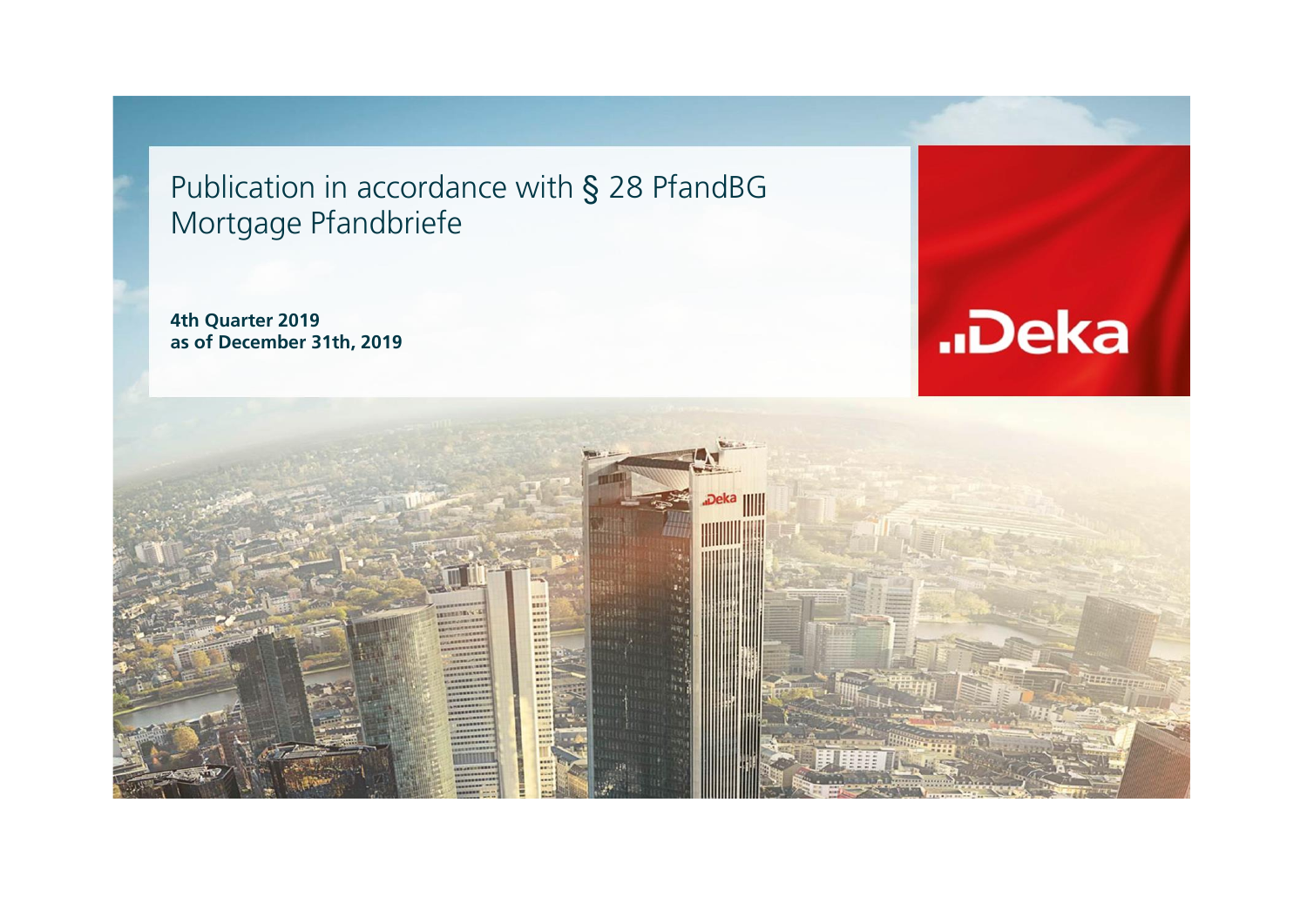# Mortgage Pfandbriefe - Publication in accordance with § 28 PfandBG as of December 31th, 2019

#### **Table of contents**

| Page(s)                                                                                                                                                                                                                                                                                                                                                                                                                                                                                                                                                                                                                                                                     |
|-----------------------------------------------------------------------------------------------------------------------------------------------------------------------------------------------------------------------------------------------------------------------------------------------------------------------------------------------------------------------------------------------------------------------------------------------------------------------------------------------------------------------------------------------------------------------------------------------------------------------------------------------------------------------------|
| 3                                                                                                                                                                                                                                                                                                                                                                                                                                                                                                                                                                                                                                                                           |
| 3                                                                                                                                                                                                                                                                                                                                                                                                                                                                                                                                                                                                                                                                           |
| 3                                                                                                                                                                                                                                                                                                                                                                                                                                                                                                                                                                                                                                                                           |
| 4                                                                                                                                                                                                                                                                                                                                                                                                                                                                                                                                                                                                                                                                           |
| 5                                                                                                                                                                                                                                                                                                                                                                                                                                                                                                                                                                                                                                                                           |
| 6                                                                                                                                                                                                                                                                                                                                                                                                                                                                                                                                                                                                                                                                           |
| 7 <sup>1</sup>                                                                                                                                                                                                                                                                                                                                                                                                                                                                                                                                                                                                                                                              |
| $7^{\circ}$                                                                                                                                                                                                                                                                                                                                                                                                                                                                                                                                                                                                                                                                 |
| $\overline{7}$                                                                                                                                                                                                                                                                                                                                                                                                                                                                                                                                                                                                                                                              |
| 8                                                                                                                                                                                                                                                                                                                                                                                                                                                                                                                                                                                                                                                                           |
| 9                                                                                                                                                                                                                                                                                                                                                                                                                                                                                                                                                                                                                                                                           |
| $10 - 12$                                                                                                                                                                                                                                                                                                                                                                                                                                                                                                                                                                                                                                                                   |
| 13                                                                                                                                                                                                                                                                                                                                                                                                                                                                                                                                                                                                                                                                          |
| 13                                                                                                                                                                                                                                                                                                                                                                                                                                                                                                                                                                                                                                                                          |
| Publication in accordance with § 28 PfandBG<br>I. Nominal value<br>II. vdp-Credit qualitiy differentiation model<br>III. Derivatives contained in cover pool<br>IV. Nominal value and net present value<br>V. Maturity structure<br>VI. Breakdown of cover pool by size<br>VII. Fixed-interest rate assets<br>VIII. Volume-weighted average maturity elapsed<br>IX. Weighted average mortgage lending value<br>X. Additional cover pool assets<br>XI. Exceedances<br>XII. Breakdown of cover pool<br>XIII. Debts in arrears > 90 Days (in mill EUR)<br>XIV. Total amounts of nonperforming assets, if at least 5% of each individual claim are non performing (in mill EUR) |

#### **Additional voluntary information**

| I. Additional voluntary information about the cover pool               |  |
|------------------------------------------------------------------------|--|
| II. Additional voluntary information about the outstanding Pfandbriefe |  |

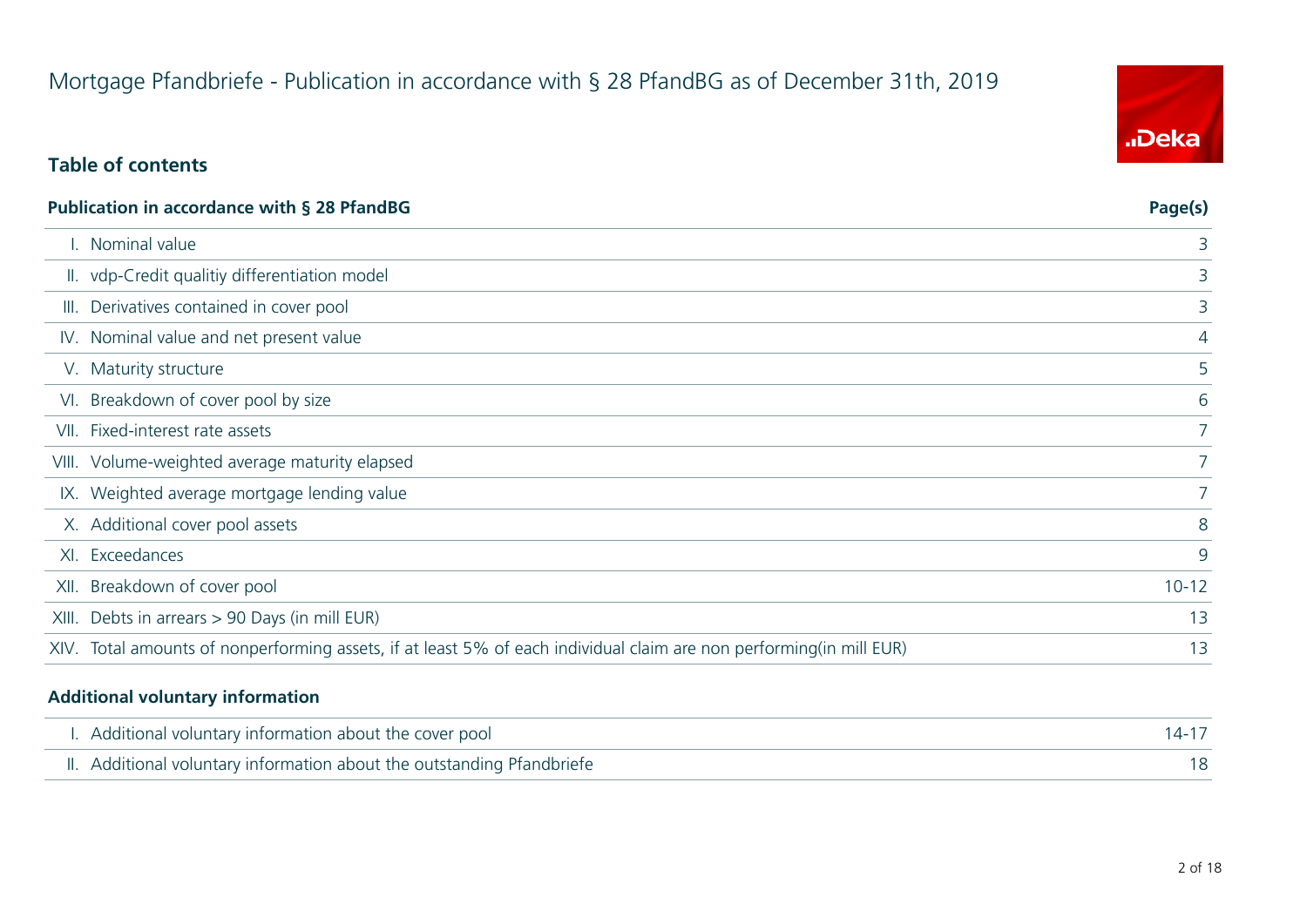

#### **I. Nominal value**

| <b>Total amounts in mill EUR</b>          | <b>Nominal value</b> |         |  |
|-------------------------------------------|----------------------|---------|--|
|                                           | Q4/2019<br>Q4/2018   |         |  |
| Outstanding Pfandbriefe                   | 134.5                | 79.5    |  |
| Public sector cover pool                  | 611.5                | 467.7   |  |
| Overcollateralization                     | 477.0                | 388,2   |  |
| Overcollateralization in % of outstanding | 354,6 %              | 488,3 % |  |

#### **II. vdp-Credit qualitiy differentiation model**

| Overcollateralization in consideration of the<br>"vdp-Credit quality differentiation model" | <b>Nominal value</b> |         |         | Net present value |  |
|---------------------------------------------------------------------------------------------|----------------------|---------|---------|-------------------|--|
| in mill EUR                                                                                 | O4/2019              | 04/2018 | O4/2019 | 04/2018           |  |
| Overcollateralization                                                                       | 477.0                | 388.2   | 508.7   | 414.7             |  |
| Overcollateralization according to the "vdp-Credit quality"<br>differentiation model"       | 477.0                | 388.2   | 508.7   | 414.7             |  |
| Overcollateralization in % of outstanding                                                   | 354.6 %              | 488.3 % | 374.9%  | 517.8 %           |  |

#### **III. Derivatives contained in cover pool**

| <b>Total amounts in mill EUR</b> | <b>Nominal value</b> |     |  |  |
|----------------------------------|----------------------|-----|--|--|
|                                  | O4/2019<br>04/2018   |     |  |  |
| Derivates                        | 0.0                  | 0.0 |  |  |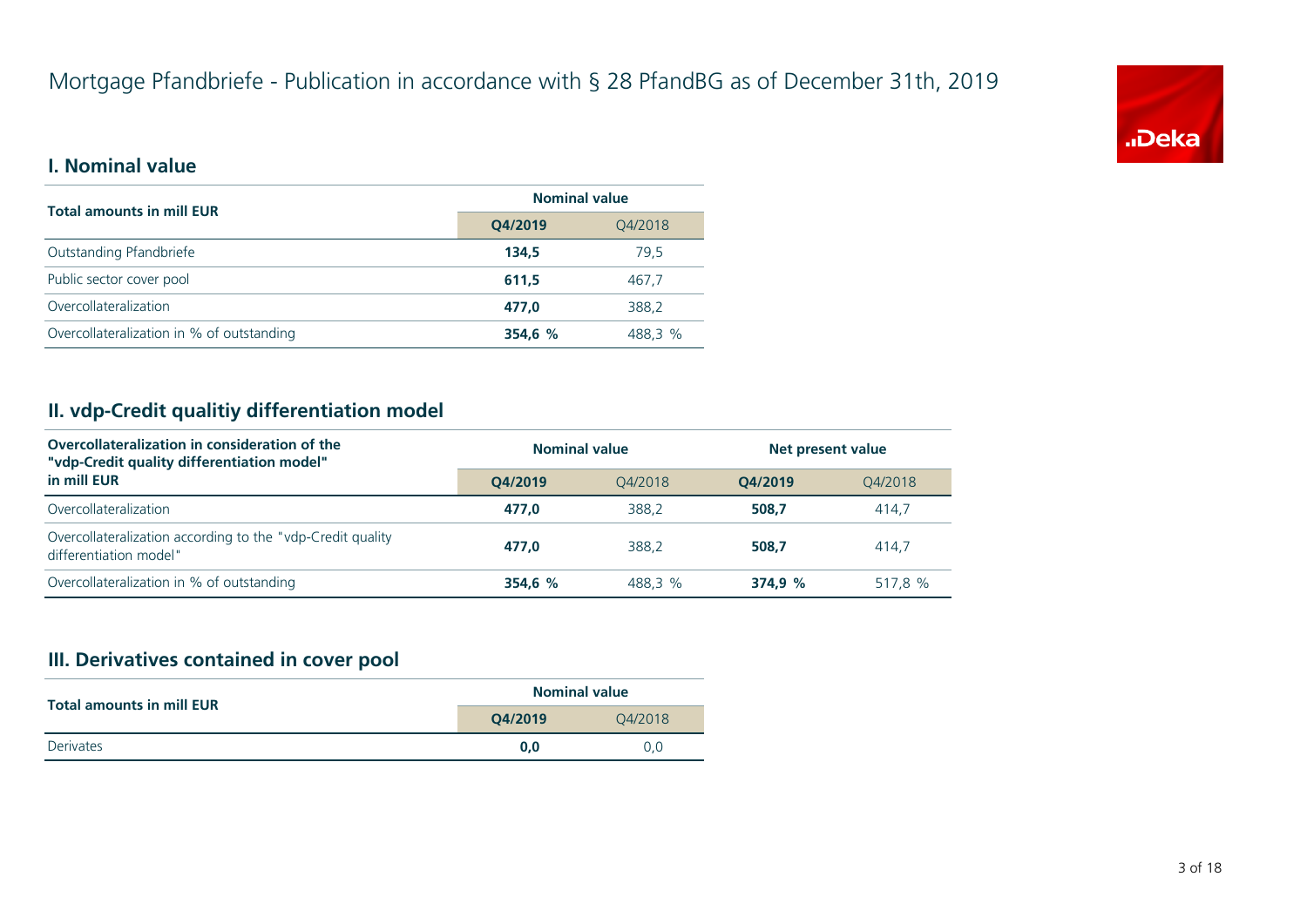

#### **IV. Nominal value and net present value**

| <b>Total amounts in mill EUR</b>          | <b>Nominal value</b> |         | Net present value |         |
|-------------------------------------------|----------------------|---------|-------------------|---------|
|                                           | O4/2019              | O4/2018 | O4/2019           | Q4/2018 |
| Outstanding Pfandbriefe                   | 134,5                | 79,5    | 135.7             | 80,1    |
| Public sector cover pool                  | 611,5                | 467.7   | 644.4             | 494,8   |
| Overcollateralization                     | 477.0                | 388.2   | 508,7             | 414.7   |
| Overcollateralization in % of outstanding | 354,6 %              | 488,3 % | 374,9 %           | 517,8 % |

| <b>Total amounts in mill EUR</b>          | Net present value + 250 BP |         | Net present value - 250 BP |         | Net present value<br><b>Currency stress</b> |         |
|-------------------------------------------|----------------------------|---------|----------------------------|---------|---------------------------------------------|---------|
|                                           | O4/2019                    | 04/2018 | O4/2019                    | 04/2018 | O4/2019                                     | Q4/2018 |
| Outstanding Pfandbriefe                   | 127,5                      | 76,9    | 144,7                      | 83,5    | 127,5                                       | 76,9    |
| Public sector cover pool                  | 604.3                      | 453.4   | 690,1                      | 542.9   | 604.3                                       | 453,4   |
| Overcollateralization                     | 476.8                      | 376.5   | 545,4                      | 459.4   | 476.8                                       | 376,5   |
| Overcollateralization in % of outstanding | 373,9 %                    | 489,5 % | 376,8 %                    | 550,3 % | 373,9 %                                     | 489,5 % |

| <b>Foreign Currencies</b> | Net present value for each foreign<br>currency (in mill) |         | Rates of exchange |         | Net present value<br>in mill EUR |         |
|---------------------------|----------------------------------------------------------|---------|-------------------|---------|----------------------------------|---------|
|                           | O4/2019                                                  | O4/2018 | O4/2019           | 04/2018 | O4/2019                          | Q4/2018 |
| <b>Total amounts</b>      |                                                          |         |                   |         | 0,0                              | 0,0     |

Remark: Net present value on Static Method basis in accordance with § 5 and § 6 PfandBarwertV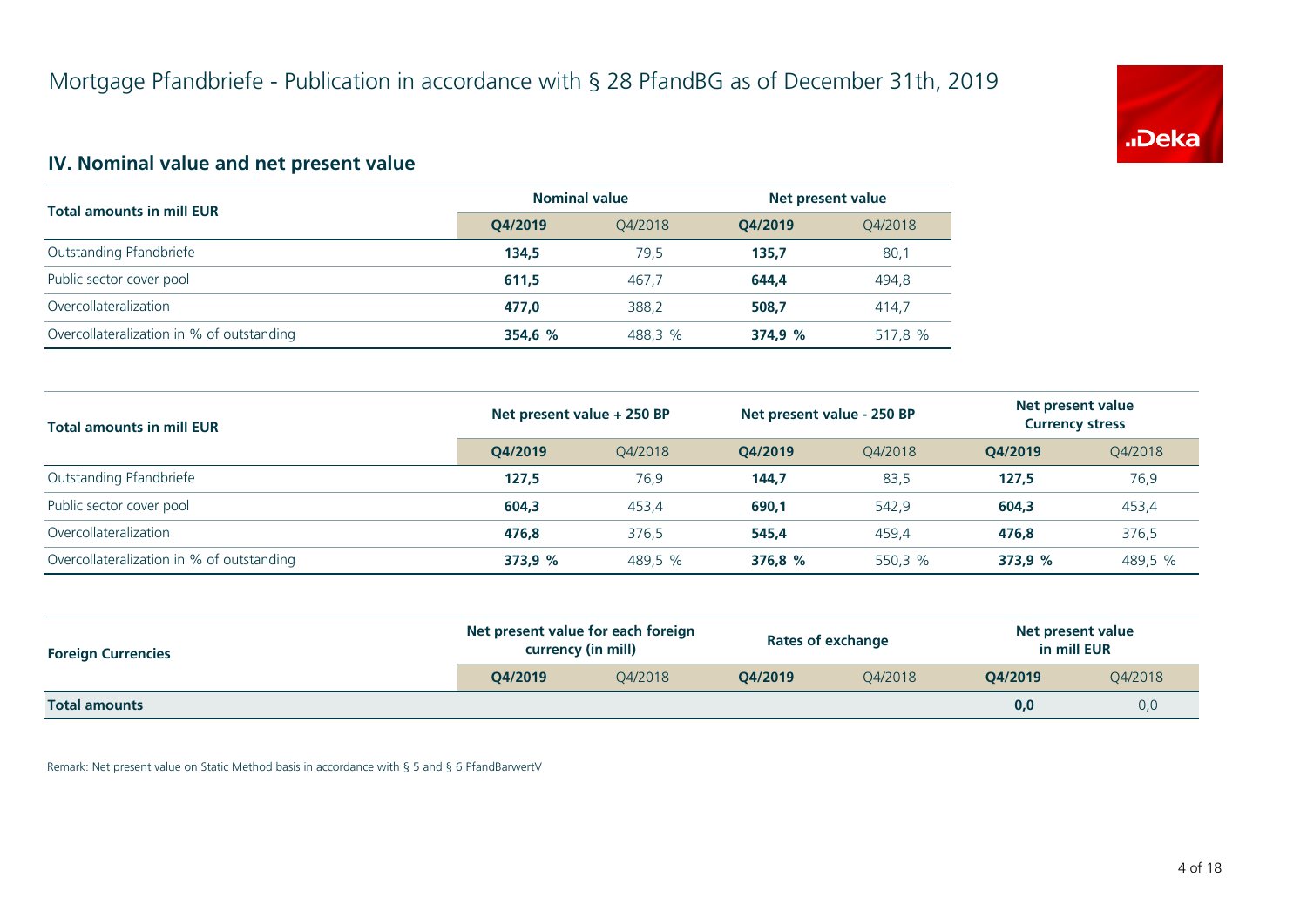

# **V. Maturity structure**

| <b>Maturity ranges</b> |        | <b>Outstanding Pfandbriefe in mill EUR</b> |         | Mortgage cover pool in mill EUR |         |         |
|------------------------|--------|--------------------------------------------|---------|---------------------------------|---------|---------|
|                        |        |                                            | Q4/2019 | Q4/2018                         | Q4/2019 | Q4/2018 |
|                        | $\leq$ | 6 months                                   | 19,5    | 0,0                             | 0,0     | 0,0     |
| 6 months               | $\leq$ | 12 months                                  | 10,0    | 30,0                            | 74,6    | 0,0     |
| 12 months              | $\leq$ | 18 months                                  | 0,0     | 0,0                             | 20,2    | 0,0     |
| 18 months              | $\leq$ | 2 years                                    | 10,0    | 29,5                            | 0,0     | 67,1    |
| 2 years                | $\leq$ | 3 years                                    | 35,0    | 10,0                            | 176,0   | 74,5    |
| 3 years                | $\leq$ | 4 years                                    | 60,0    | 10,0                            | 67,2    | 110,9   |
| 4 years                | $\leq$ | 5 years                                    | 0,0     | 0,0                             | 56,4    | 71,9    |
| 5 years                | $\leq$ | 10 years                                   | 0,0     | 0,0                             | 217,0   | 143,3   |
|                        | $\geq$ | 10 years                                   | 0,0     | 0,0                             | 0,0     | 0,0     |
| <b>Total amounts</b>   |        |                                            | 134,5   | 79,5                            | 611,5   | 467,7   |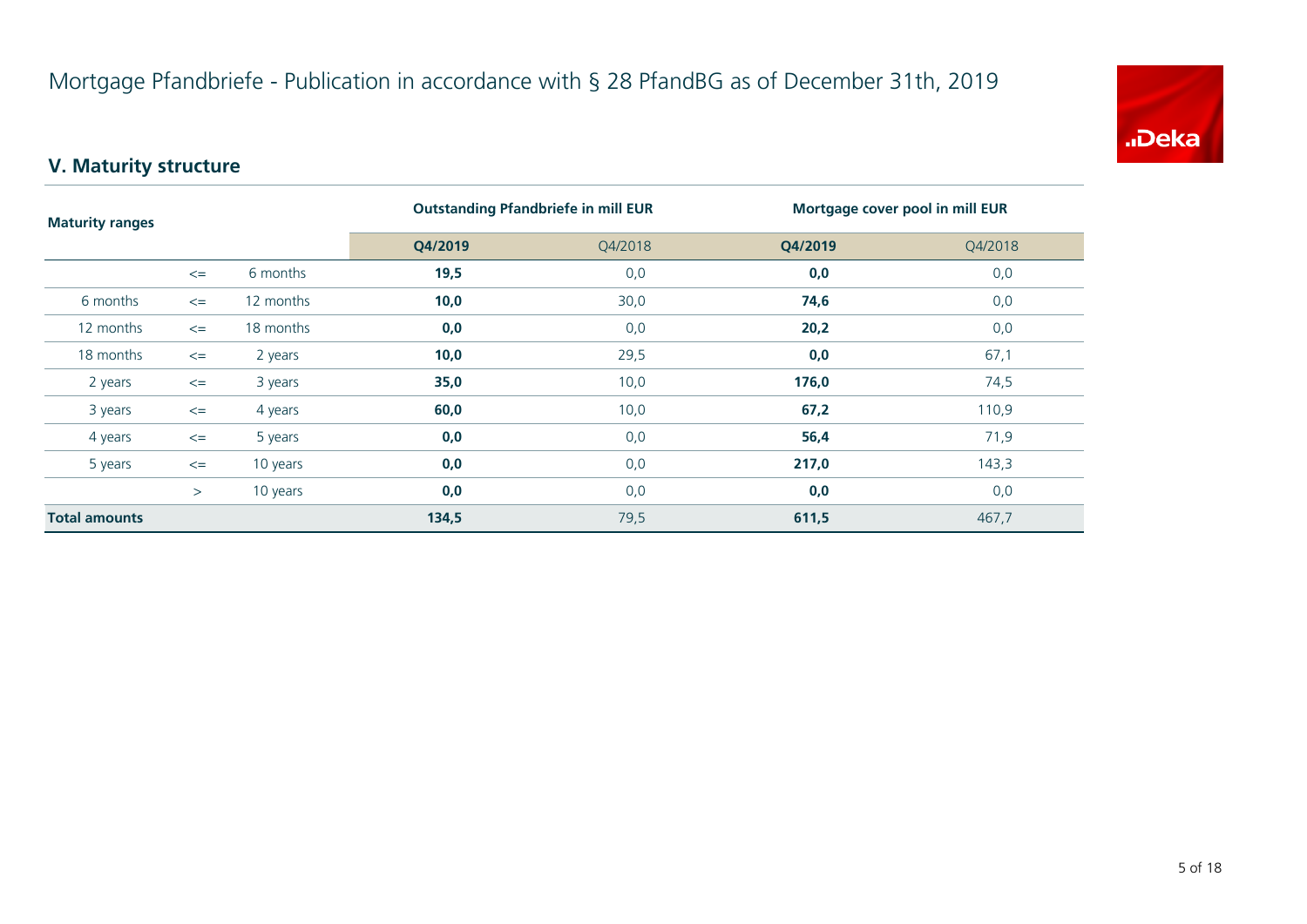

# **VI. Breakdown of cover pool by size**

|                                             | Breakdown of cover pool by size (in mill EUR) |               |         |         |
|---------------------------------------------|-----------------------------------------------|---------------|---------|---------|
|                                             |                                               |               | Q4/2019 | Q4/2018 |
| Regular cover                               | $\leq$                                        | 0,3 mill EUR  | 0,0     | 0,0     |
| Mortgage Loans                              |                                               |               |         |         |
| Regular cover                               | 0.3 mill EUR $\leq$                           | 1,0 mill EUR  |         |         |
| Mortgage Loans                              |                                               |               | 0,0     | 0,8     |
| Regular cover                               | 1,0 mill EUR $\leq$ 10,0 mill EUR             |               | 5,9     |         |
| Mortgage Loans                              |                                               |               |         | 41,6    |
| Regular cover                               | $\geq$                                        | 10,0 mill EUR | 570,6   |         |
| Mortgage Loans                              |                                               |               |         | 415,3   |
| <b>Amounts</b>                              |                                               |               | 576,5   | 457,7   |
| Additional cover pool assets according to   |                                               |               | 35,0    |         |
| § 19 para. 1 no. 1, no. 2 and no. 3 PfandBG |                                               |               |         | 10,0    |
| <b>Total amounts</b>                        |                                               |               | 611,5   | 467,7   |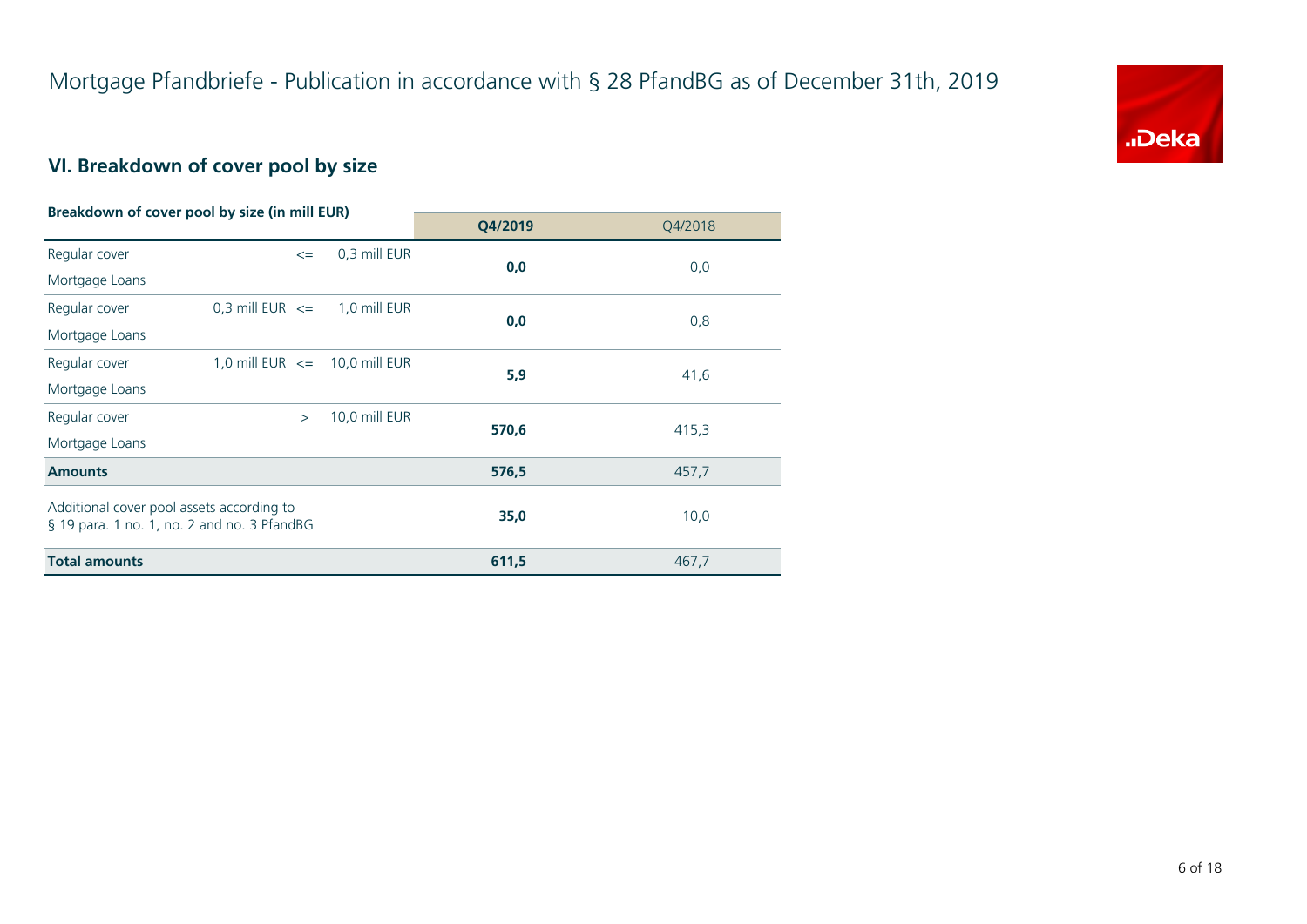

### **VII. Fixed-interest rate assets**

| <b>Total amounts of fixed-interest assets</b><br>(nominal and percentage values) | <b>Total amounts in mill EUR</b> |         | interest assets | thereof: Nominal value of fixed | thereof: Percentage of fixed<br>interest assets |         |
|----------------------------------------------------------------------------------|----------------------------------|---------|-----------------|---------------------------------|-------------------------------------------------|---------|
|                                                                                  | O4/2019                          | 04/2018 | O4/2019         | 04/2018                         | O4/2019                                         | 04/2018 |
| Outstanding Pfandbriefe                                                          | 134,5                            | 79.5    | 134.5           | 79.5                            | 100.0 $%$                                       | 100.0 % |
| Public sector cover pool                                                         | 611.5                            | 467.7   | 460.3           | 384.7                           | 75.3 %                                          | 82.2 %  |

# **VIII. Volume-weighted average maturity elapsed**

| Information on claims<br>according to § 12 PfandBG                                                                                                 | <b>Average in years</b> |         |  |
|----------------------------------------------------------------------------------------------------------------------------------------------------|-------------------------|---------|--|
|                                                                                                                                                    | Q4/2019                 | 04/2018 |  |
| According to § 28 para. 1 no. 11 PfandBG:<br>Volume-weighted average of the maturity that<br>has elapsed since the loan was granted<br>(seasoning) | 3.4                     | 3,3     |  |

#### **IX. Weighted average mortgage lending value**

| Information on claims<br>according to § 12 PfandBG                         | <b>Average in percent</b> |         |  |
|----------------------------------------------------------------------------|---------------------------|---------|--|
|                                                                            | O4/2019                   | 04/2018 |  |
| According to § 28 para. 2 no.3 PfandBG:<br>Weighted mortgage lending value | 58.5                      | 58.0    |  |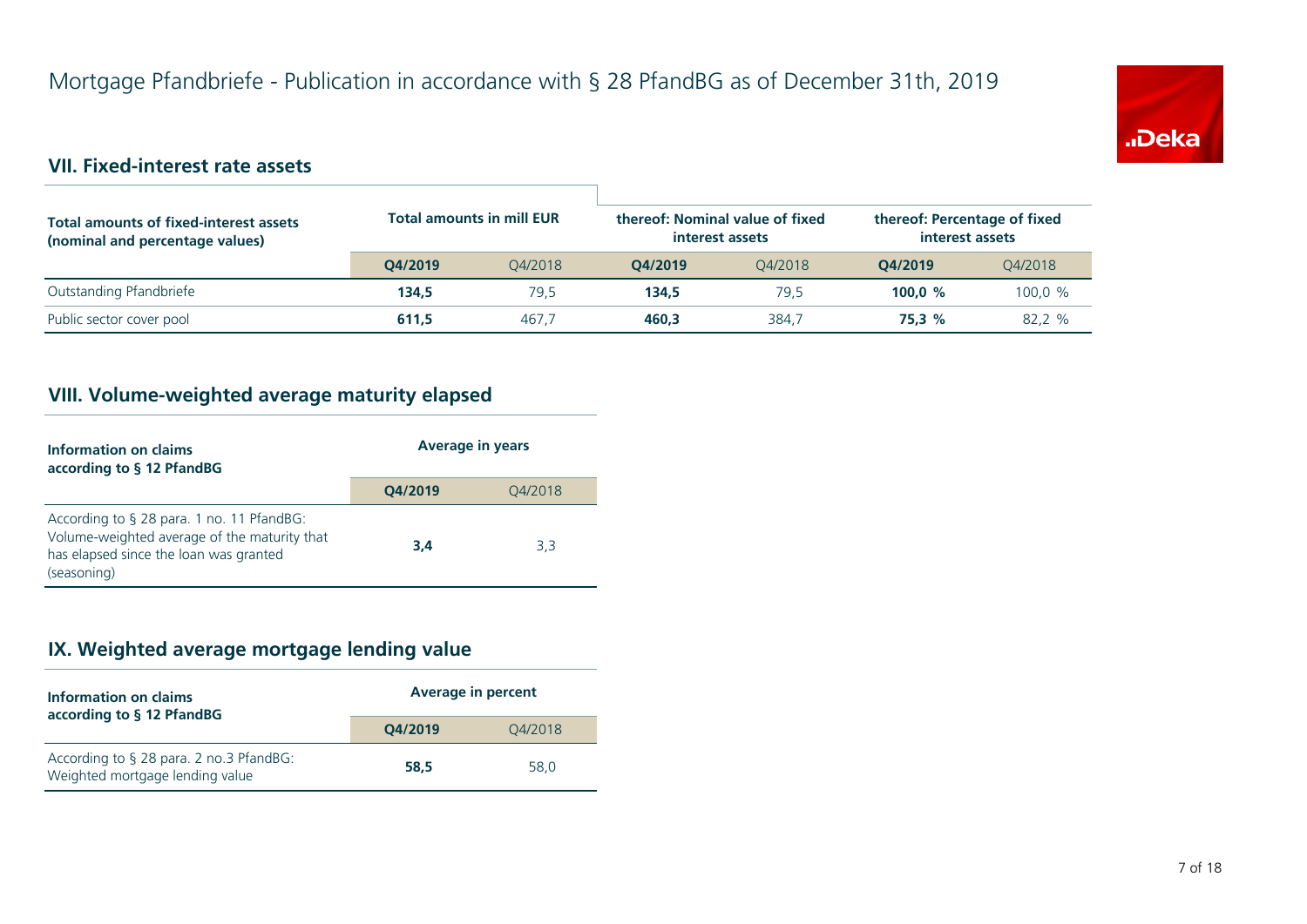

#### **X. Additional cover pool assets**

| Additional cover pool assets according to                                                                                 |               |         | <b>Total amounts in mill EUR</b> |                                    |                                                                                                  |
|---------------------------------------------------------------------------------------------------------------------------|---------------|---------|----------------------------------|------------------------------------|--------------------------------------------------------------------------------------------------|
| § 19 para. 1 no. 1, no. 2 and no. 3 PfandBG                                                                               |               | Q4/2019 | Q4/2018                          |                                    |                                                                                                  |
|                                                                                                                           |               | 35,0    | 10,0                             |                                    |                                                                                                  |
| Thereof additional cover pool assets<br>according to § 28 para. 1 no. 4                                                   |               |         | <b>Total amounts in mill EUR</b> |                                    |                                                                                                  |
| in conjunction with § 19 para. 1 no. 1 PfandBG                                                                            |               | O4/2019 | Q4/2018                          |                                    |                                                                                                  |
|                                                                                                                           |               | 0,0     | 0,0                              |                                    |                                                                                                  |
|                                                                                                                           |               |         |                                  |                                    |                                                                                                  |
| Thereof additional cover pool assets<br>according to § 28 para. 1 no. 5<br>in conjunction with § 19 para. 1 no. 2 PfandBG |               |         | <b>Total amounts in mill EUR</b> | thereof: Exposure in covered bonds | according to Article 129 Regulation<br>(EU) No 575/2013                                          |
| based in                                                                                                                  | Code<br>$(*)$ | O4/2019 | Q4/2018                          | Q4/2019                            | Q4/2018                                                                                          |
| Germany                                                                                                                   | DE            | 0,0     | 0,0                              | 0,0                                | 0,0                                                                                              |
| <b>Total amounts</b>                                                                                                      |               | 0,0     | 0,0                              | 0,0                                | 0,0                                                                                              |
| Thereof additional cover pool assets                                                                                      |               |         |                                  |                                    |                                                                                                  |
| according to § 28 para. 1 no. 6<br>in conjunction with § 19 para. 1 no. 2 and 3<br><b>PfandBG</b>                         |               |         | <b>Total amounts in mill EUR</b> |                                    | thereof: Exposure in bonds<br>according to § 20 para. 1 PfandBG<br>$(S19 para. 1 no. 3 PfandBG)$ |

**thereof: Cover pool assets according to § 19 para. 1 no. 2 in conjunction with § 4 para. 1 sentence 2 no. 1 and 2 PfandBG**

| based in                   | Code<br>(x) | O4/2019 | 04/2018 | O4/2019 | 04/2018 | O4/2019 | Q4/2018 |
|----------------------------|-------------|---------|---------|---------|---------|---------|---------|
| Bundesrepublik Deutschland | DE          | 35,0    | 10.0    | 25,0    | 0.0     | 10,0    | 10,0    |
| <b>Total amounts</b>       |             | 35,0    | 10,0    | 25,0    | 0,0     | 10,0    | 10,0    |

(\*) Remark: The terms of country codes are based on the two-letter ISO-Codes defined in 'ISO 3166 alpha-2', published by the International Organization for Standardization (ISO).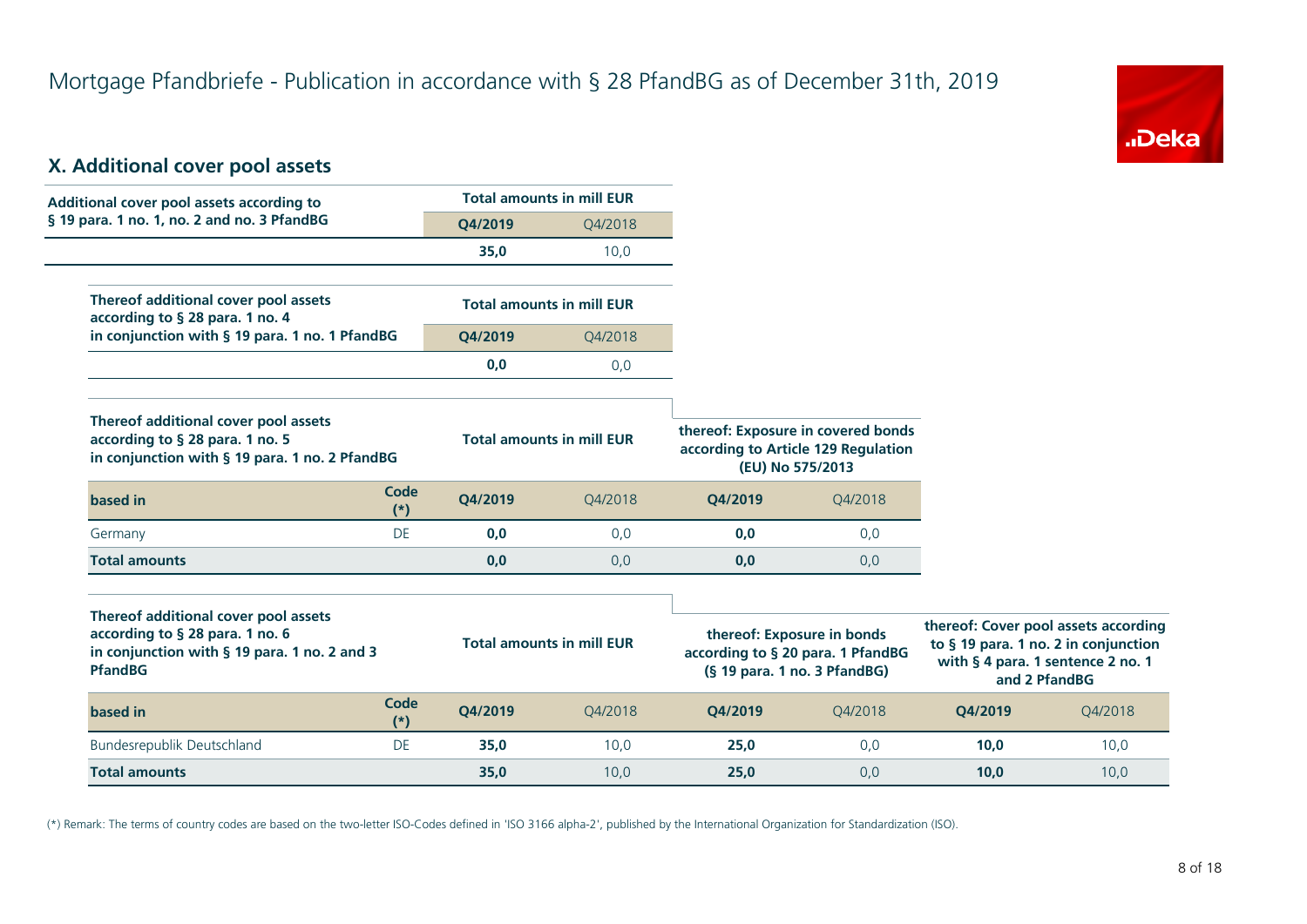# Mortgage Pfandbriefe - Publication in accordance with § 28 PfandBG as of December 31th, 2019



#### **XI. Exceedances**

| Information according to $\S$ 28 para. 1                                                                            | <b>Total amounts in mill EUR</b> |         |  |  |
|---------------------------------------------------------------------------------------------------------------------|----------------------------------|---------|--|--|
| no. 7 and no. 8 PfandBG                                                                                             | O4/2019                          | 04/2018 |  |  |
| Cover pool assets that exceed the limits of<br>§ 13 para. 1 PfandBG<br>$(S, 28)$ para. 1 no. 7 PfandBG)             | 0,0                              | 0,0     |  |  |
| Cover pool assets that exceed the limits of<br>§ 19 para. 1 no. 2 PfandBG<br>(§ 28 para. 1 no. 8 and no. 5 PfandBG) | 0,0                              | 0,0     |  |  |
| Cover pool assets that exceed the limits of<br>§ 19 para. 1 no. 3 PfandBG<br>(§ 28 para. 1 no. 8 and no. 6 PfandBG) | 0,0                              | 0,0     |  |  |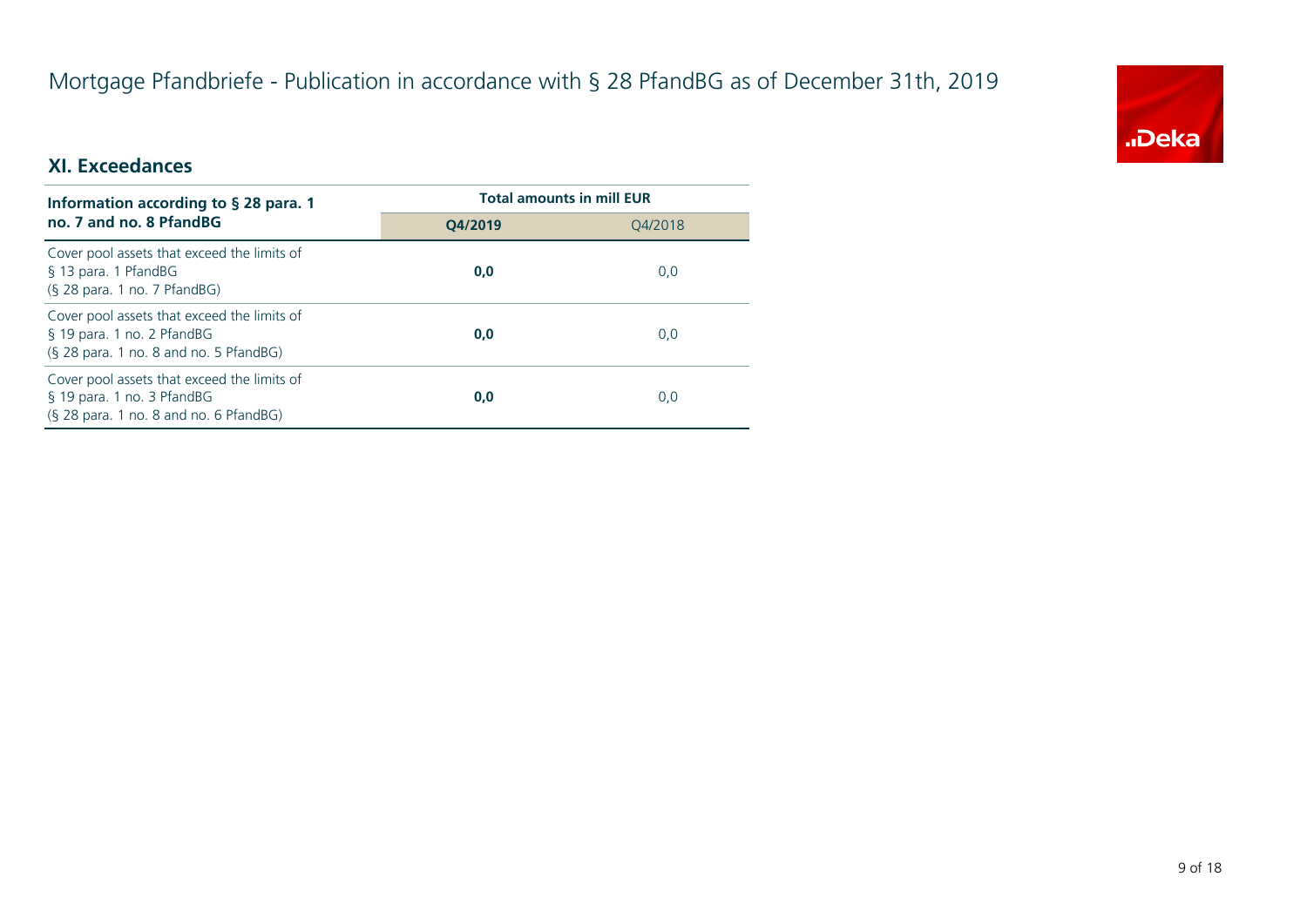

# **XII. Breakdown of cover pool**

|                                                                                                      | <b>Commercial</b>   |         | <b>Residential</b> |                     |
|------------------------------------------------------------------------------------------------------|---------------------|---------|--------------------|---------------------|
| <b>Total amounts</b>                                                                                 | amounts in mill EUR |         |                    | amounts in mill EUR |
|                                                                                                      | Q4/2019             | Q4/2018 | Q4/2019            | Q4/2018             |
| Condominiums                                                                                         | 0,0                 | 0,0     | 0,0                | 0,0                 |
| Single-/Two-family-houses                                                                            | 0,0                 | 0,0     | 0,0                | 0,0                 |
| Multi-family dwellings                                                                               | 0,0                 | 0,0     | 0,0                | 0,0                 |
| Office buildings                                                                                     | 411,1               | 303,0   | 0,0                | 0,0                 |
| Retail buildings                                                                                     | 43,8                | 43,8    | 0,0                | 0,0                 |
| Industrial buildings                                                                                 | 0,0                 | 0,0     | 0,0                | 0,0                 |
| Other commercial buildings                                                                           | 121,5               | 110,9   | 0,0                | 0,0                 |
| Buildings under construction not yet producing yield                                                 | 0,0                 | 0,0     | 0,0                | 0,0                 |
| <b>Building land</b>                                                                                 | 0,0                 | 0,0     | 0,0                | 0,0                 |
| <b>Amounts</b>                                                                                       | 576,5               | 457,7   | 0,0                | 0,0                 |
| Additional cover pool assets (statutory overcollateralization /<br>safeguarding liquidity inclusive) | 35,0                | 10,0    | 0,0                | 0,0                 |
| <b>Total amounts</b>                                                                                 | 611,5               | 467,7   | 0,0                | 0,0                 |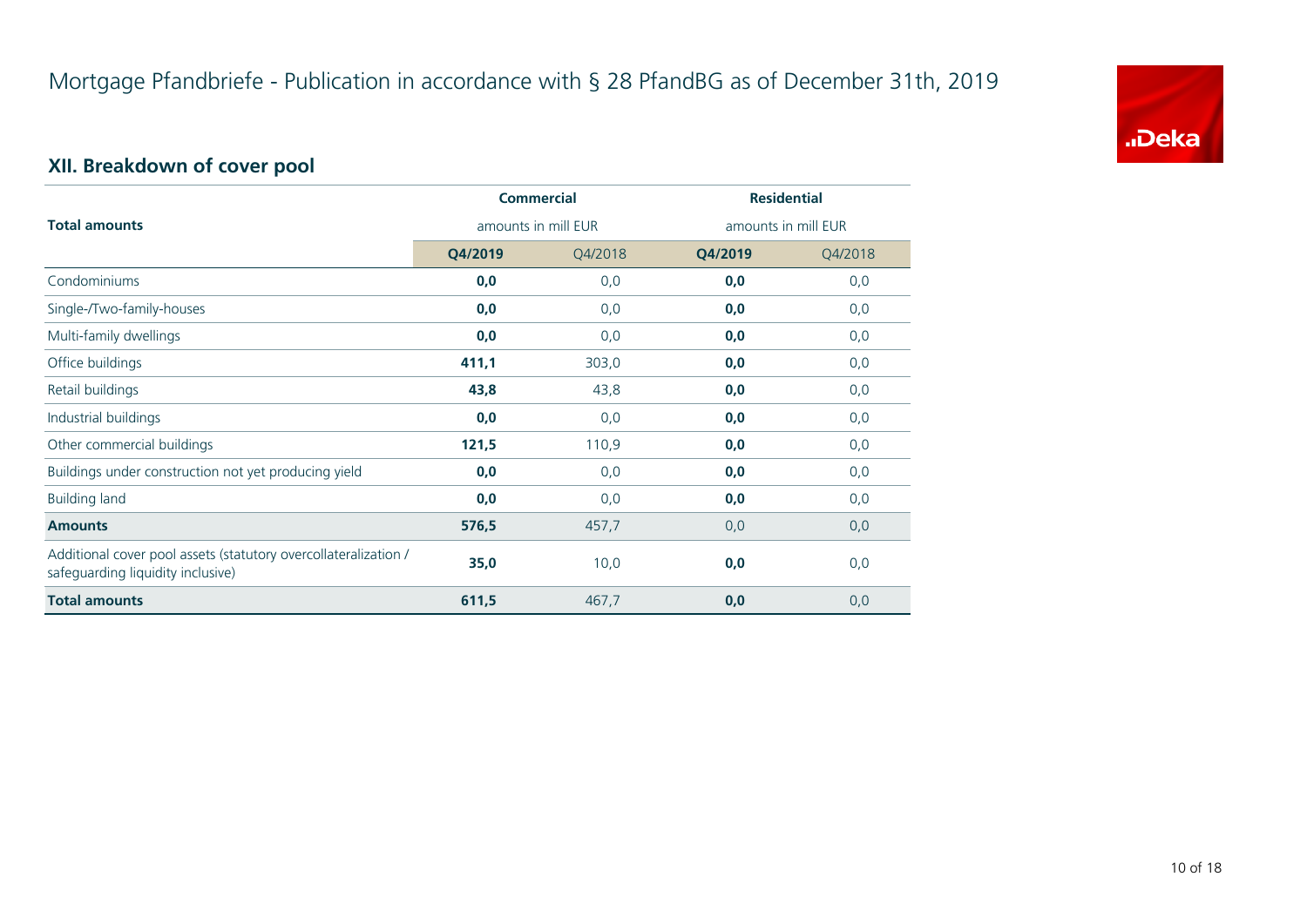

# **XII. Breakdown of cover pool**

|                                                                                                      | <b>Commercial</b><br>amounts in mill EUR |         | <b>Residential</b>  |         |
|------------------------------------------------------------------------------------------------------|------------------------------------------|---------|---------------------|---------|
| <b>Germany</b>                                                                                       |                                          |         | amounts in mill EUR |         |
|                                                                                                      | Q4/2019                                  | Q4/2018 | Q4/2019             | Q4/2018 |
| Condominiums                                                                                         | 0,0                                      | 0,0     | 0,0                 | 0,0     |
| Single-/Two-family-houses                                                                            | 0,0                                      | 0,0     | 0,0                 | 0,0     |
| Multi-family dwellings                                                                               | 0,0                                      | 0,0     | 0,0                 | 0,0     |
| Office buildings                                                                                     | 179,8                                    | 106,1   | 0,0                 | 0,0     |
| Retail buildings                                                                                     | 0,0                                      | 0,0     | 0,0                 | 0,0     |
| Industrial buildings                                                                                 | 0,0                                      | 0,0     | 0,0                 | 0,0     |
| Other commercial buildings                                                                           | 121,5                                    | 110,9   | 0,0                 | 0,0     |
| Buildings under construction not yet producing yield                                                 | 0,0                                      | 0,0     | 0,0                 | 0,0     |
| <b>Building land</b>                                                                                 | 0,0                                      | 0,0     | 0,0                 | 0,0     |
| <b>Amounts</b>                                                                                       | 301,3                                    | 217,0   | 0,0                 | 0,0     |
| Additional cover pool assets (statutory overcollateralization /<br>safeguarding liquidity inclusive) | 35,0                                     | 10,0    | 0,0                 | 0,0     |
| <b>Total amounts</b>                                                                                 | 336,3                                    | 227,0   | 0,0                 | 0,0     |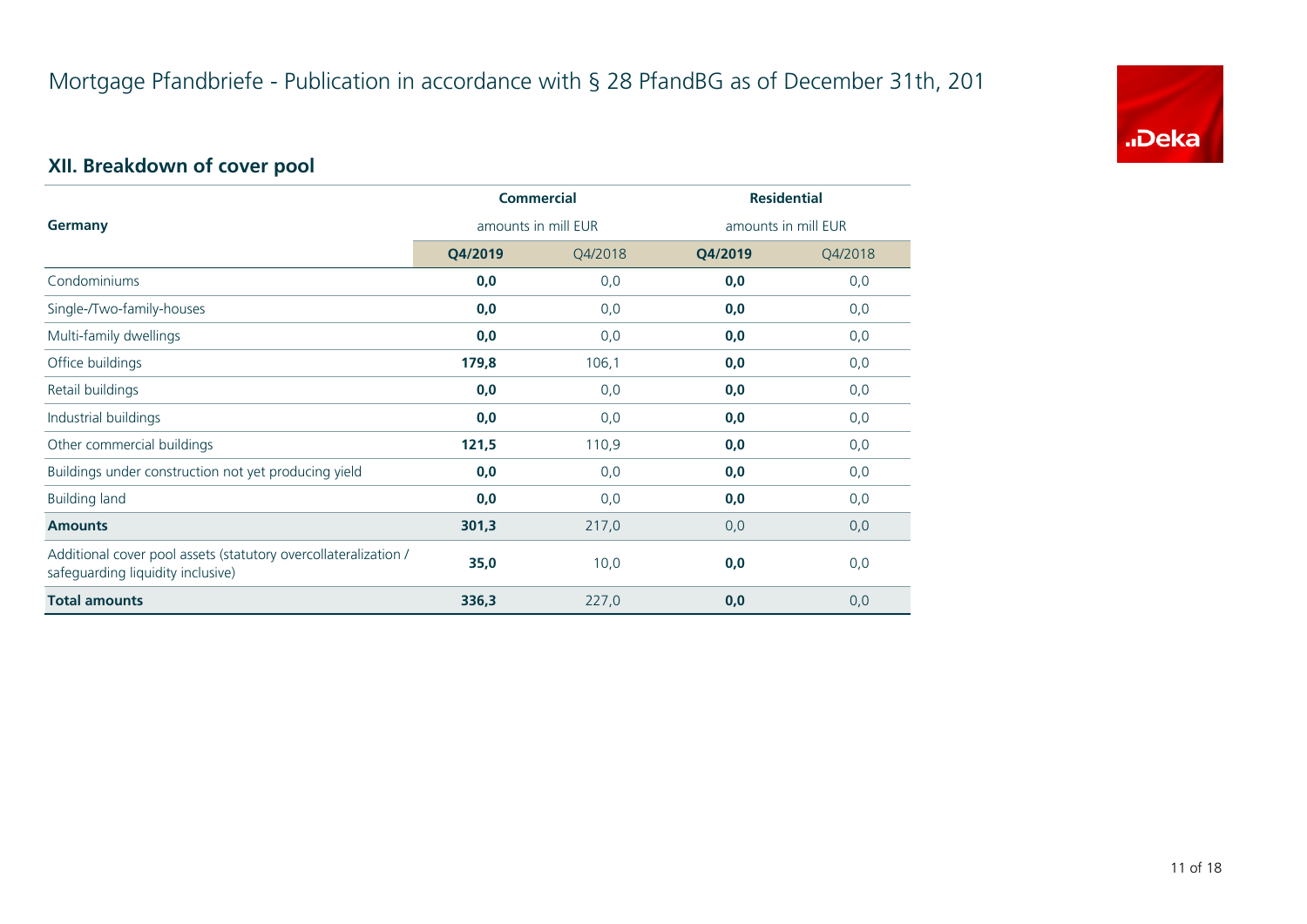

# **XII. Breakdown of cover pool**

|                                                                                                      |                     | <b>Commercial</b> | <b>Residential</b> |                     |
|------------------------------------------------------------------------------------------------------|---------------------|-------------------|--------------------|---------------------|
| <b>France</b>                                                                                        | amounts in mill EUR |                   |                    | amounts in mill EUR |
|                                                                                                      | Q4/2019             | Q4/2018           | Q4/2019            | Q4/2018             |
| Condominiums                                                                                         | 0,0                 | 0,0               | 0,0                | 0,0                 |
| Single-/Two-family-houses                                                                            | 0,0                 | 0,0               | 0,0                | 0,0                 |
| Multi-family dwellings                                                                               | 0,0                 | 0,0               | 0,0                | 0,0                 |
| Office buildings                                                                                     | 231,3               | 196,9             | 0,0                | 0,0                 |
| Retail buildings                                                                                     | 43,8                | 43,8              | 0,0                | 0,0                 |
| Industrial buildings                                                                                 | 0,0                 | 0,0               | 0,0                | 0,0                 |
| Other commercial buildings                                                                           | 0,0                 | 0,0               | 0,0                | 0,0                 |
| Buildings under construction not yet producing yield                                                 | 0,0                 | 0,0               | 0,0                | 0,0                 |
| <b>Building land</b>                                                                                 | 0,0                 | 0,0               | 0,0                | 0,0                 |
| <b>Amounts</b>                                                                                       | 275,2               | 240,7             | 0,0                | 0,0                 |
| Additional cover pool assets (statutory overcollateralization /<br>safeguarding liquidity inclusive) | 0,0                 | 0,0               | 0,0                | 0,0                 |
| <b>Total amounts</b>                                                                                 | 275,2               | 240,7             | 0,0                | 0,0                 |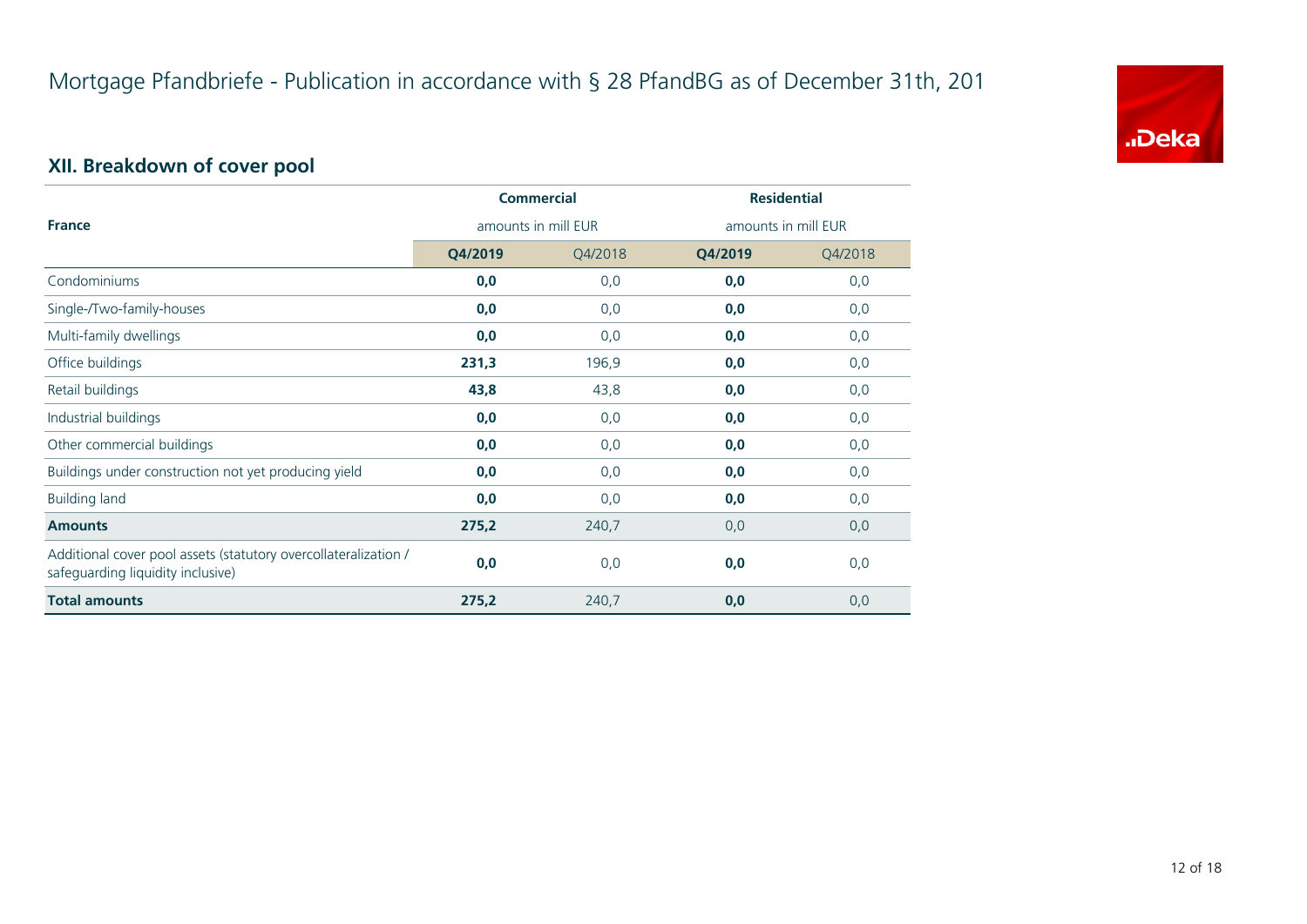

#### **XIII. Debts in arrears > 90 Days (in mill EUR)**

| <b>Geographical distribution</b> |               | <b>Total amounts in mill EUR</b> |         |  |  |
|----------------------------------|---------------|----------------------------------|---------|--|--|
| <b>Country</b>                   | Code<br>$(*)$ | Q4/2019                          | Q4/2018 |  |  |
| Germany                          | DE            | 0,0                              | 0,0     |  |  |
| France                           | FR.           | 0,0                              | 0,0     |  |  |
| <b>Total amounts</b>             |               | 0,0                              | 0,0     |  |  |

#### **XIV. Total amounts of nonperforming assets, if at least 5% of each individual claim are non performing (in mill EUR)**

| <b>Geographical distribution</b> |               | <b>Total amounts in mill EUR</b> |         |  |  |
|----------------------------------|---------------|----------------------------------|---------|--|--|
| <b>Country</b>                   | Code<br>$(*)$ | Q4/2019                          | Q4/2018 |  |  |
| Germany                          | DE            | 0,0                              | 0,0     |  |  |
| France                           | <b>FR</b>     | 0,0                              | 0,0     |  |  |
| <b>Total amounts</b>             |               | 0,0                              | 0,0     |  |  |

(\*) Remark: The terms of country codes are based on the two-letter ISO-Codes defined in 'ISO 3166 alpha-2', published by the International Organization for Standardization (ISO).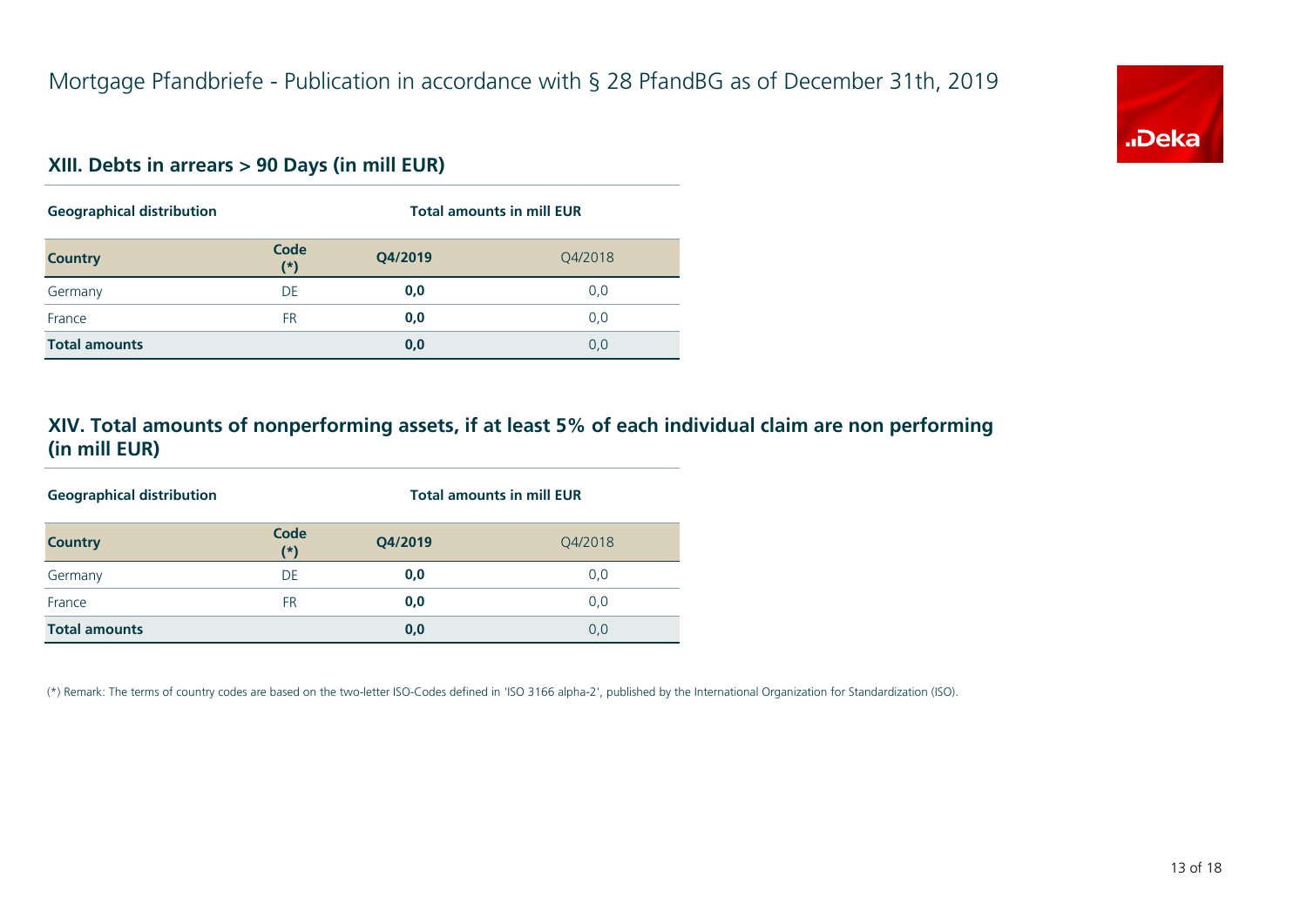# "Deka

#### **I. Additional voluntary information about the cover pool**

S&P

|                                                                  |             | Q4/2019          |
|------------------------------------------------------------------|-------------|------------------|
| WAL of cover pool (Total)                                        | in years    | 3,8              |
| Part of ECB elligble securities                                  | in mill EUR | 35,0             |
| Overcollateralisation by law (npv)                               | in $%$      | 2,0              |
|                                                                  |             |                  |
| <b>Currency Exposure (nominal)</b>                               | in mill EUR | Q4/2019          |
| <b>EUR</b>                                                       |             | 611,5            |
|                                                                  |             |                  |
| <b>Current Rating of Pfandbrief (according to Rating Agency)</b> |             | Q4/2019          |
| Moody's                                                          |             | <b>Not rated</b> |

**Not rated**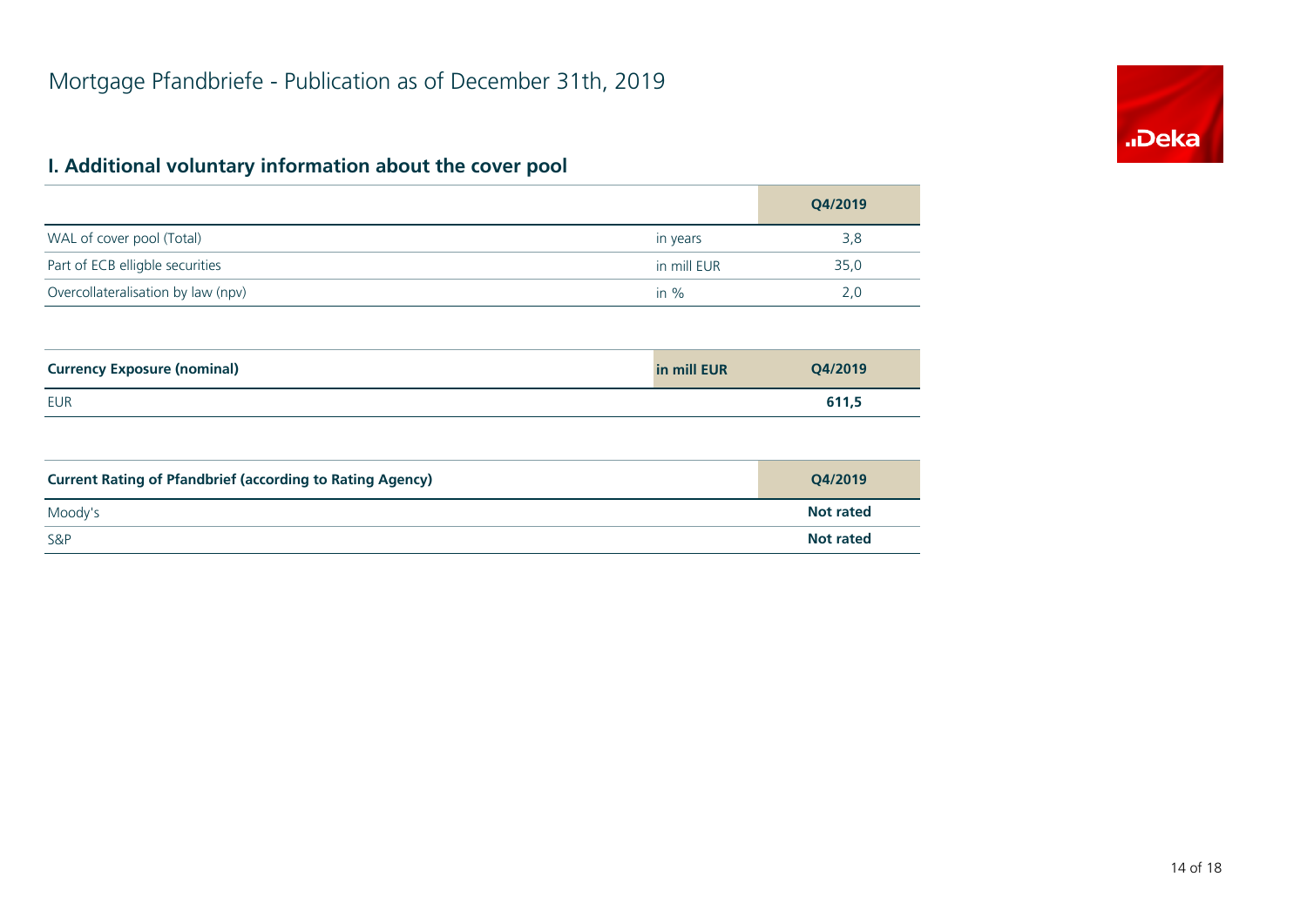# **.Deka**

# **I. Additional voluntary information about the cover pool**

| Breakdown of claims agianst centralbanks and banks<br>according to section 25 para. 1 no. 5 by Credit Quality Step | in mill EUR | O4/2019 |
|--------------------------------------------------------------------------------------------------------------------|-------------|---------|
| Credit Quality Step 1                                                                                              |             |         |
| Credit Quality Step 2                                                                                              |             | 0.0     |

| <b>Derivates</b>                                          |              | O4/2019 |
|-----------------------------------------------------------|--------------|---------|
| Are derivatives included in the cover pool?               | Yes / No     | No.     |
| Dervatives in the cover pool (npv)                        | in mill EUR  |         |
| Type of swaps (I=intra-group, E=external, B=both, N=none) | (I, E, B, N) | N       |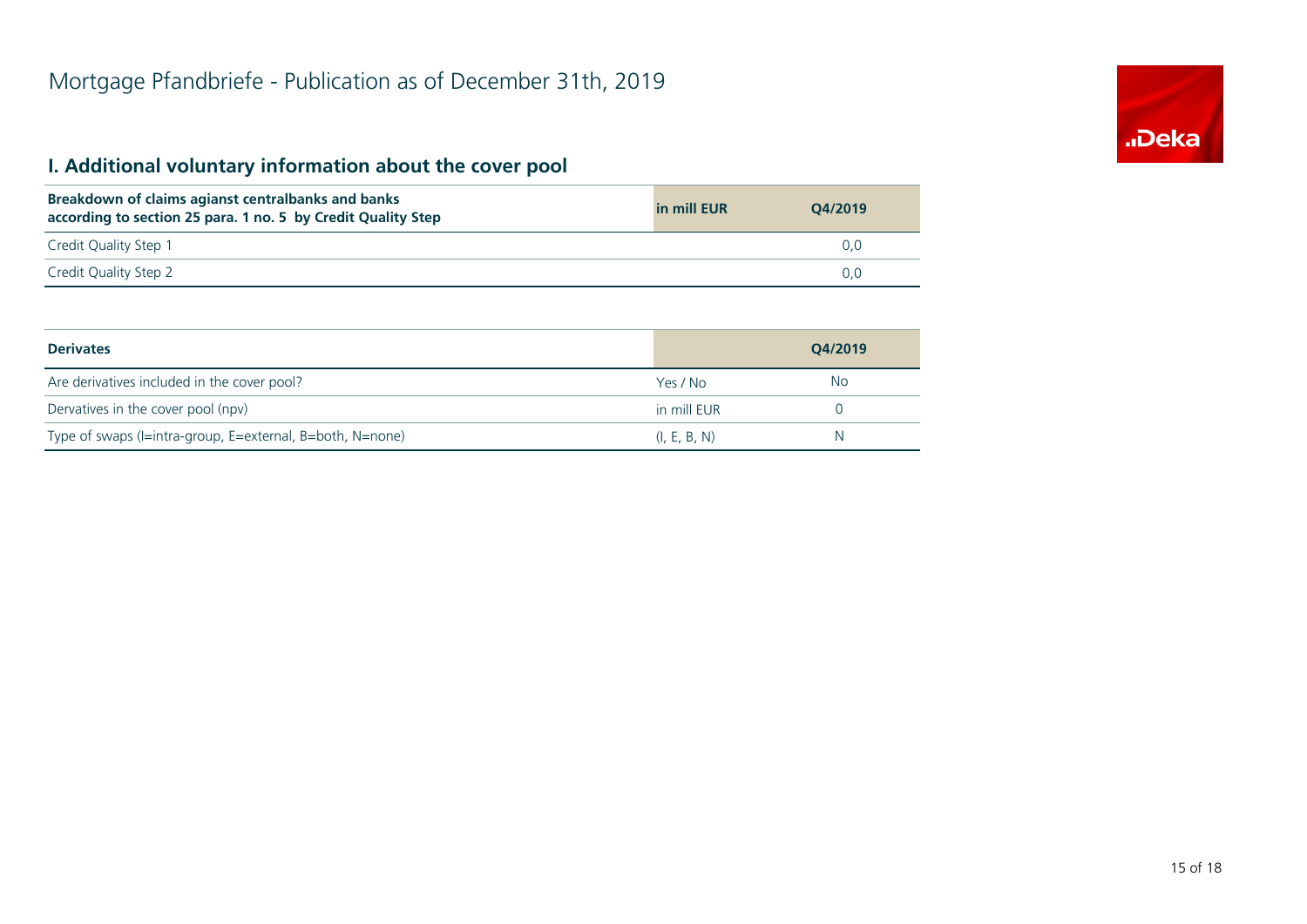

#### **I. Additional voluntary information about the cover pool**

|                                                           | <b>Residential</b> | <b>Commercial</b> |       |
|-----------------------------------------------------------|--------------------|-------------------|-------|
| Loans $(*)$                                               | Q4/2019            | Q4/2019           |       |
| Number of loans                                           |                    | 0                 | 15    |
| Number of borrowers                                       |                    | $\bf{0}$          | 19    |
| Total amount of loans granted to the 10 biggest borrowers | in mill EUR        | 0,0               | 433,9 |
| Number of properties                                      |                    | $\bf{0}$          | 18    |
| Part of owner occupied homes of cover assets              | in mill EUR        | 0,0               | 0,0   |
| Part of multi-family homes of cover assets                | in mill EUR        | 0,0               | 0,0   |

| Loans $(*)$                                                           |             | O4/2019             |
|-----------------------------------------------------------------------|-------------|---------------------|
| % of insured mortgages in the cover pool of total cover asstes        | in $%$      | 100,0%              |
| Are Insurances part of the cover pool?                                | Yes / No    | <b>Yes</b>          |
| Are guaranteed loans included in the cover pool?                      | Yes / No    | Not applicable (**) |
| % of quaranteed loans of total cover asstes                           | in $%$      | Not applicable (**) |
| Are self certified loans included in the cover pool?                  | Yes / No    | Not applicable (**) |
| Are limited certified loans included in the cover pool?               | Yes / No    | Not applicable (**) |
| % of non first lien mortgages in the cover pool of total cover assets | in $%$      | Not applicable (**) |
| Are ABS included in the cover pool?                                   | Yes / No    | Not applicable (**) |
| Part of interest only loans of total cover assets                     | in mill EUR | 485,8               |

(\*) Remark: Only regular cover pool assets are included.

(\*\*) Remark: Not applicable according to current legal situation.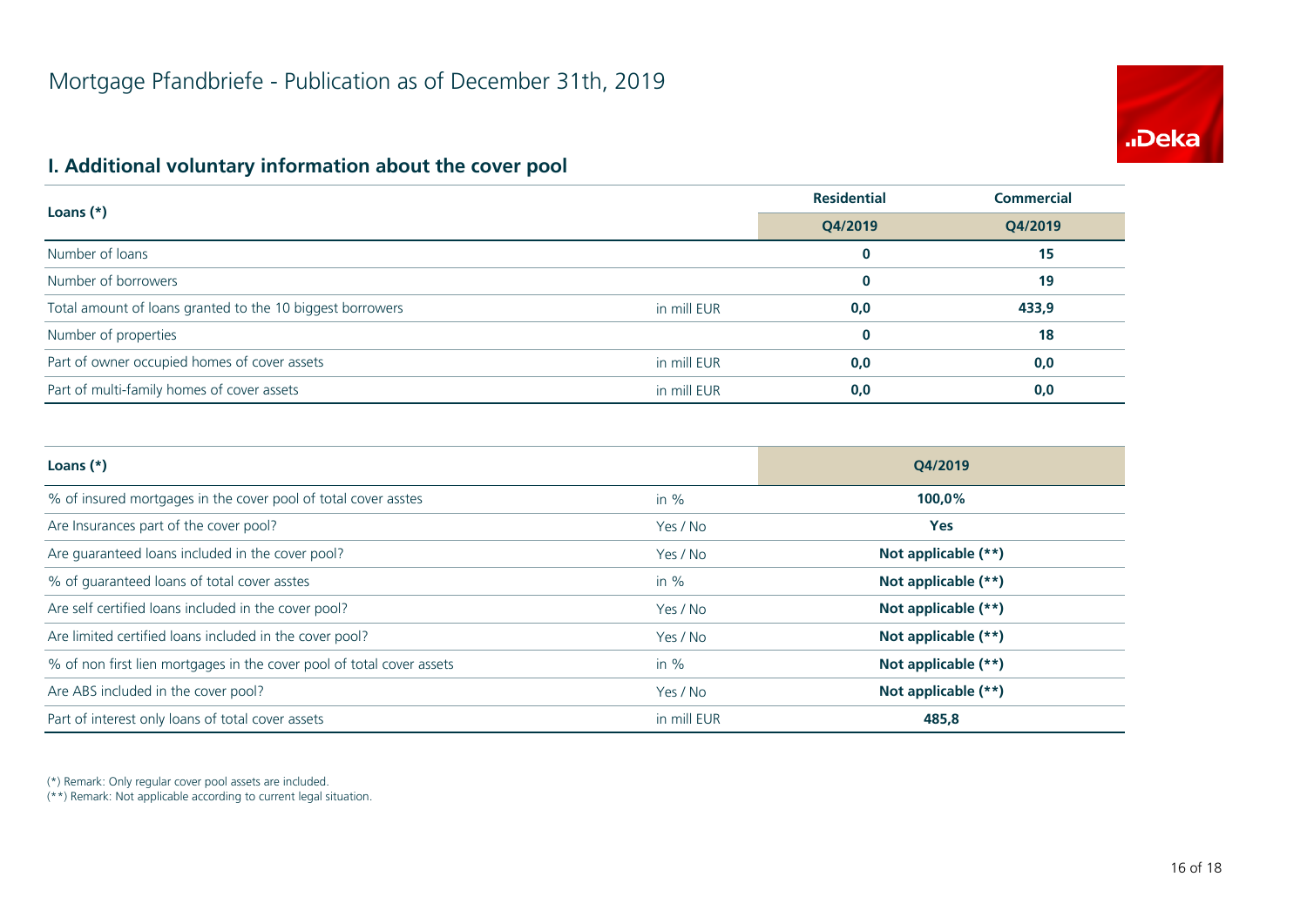

# **I. Additional voluntary information about the cover pool**

| Loan to Value (LTV) in buckets |        |     | in mill EUR | Q4/2019 |
|--------------------------------|--------|-----|-------------|---------|
| $> 0\%$                        | $\leq$ | 20% |             | 0,0     |
| $> 20\%$                       | $\leq$ | 30% |             | 0,0     |
| $> 30\%$                       | $\leq$ | 40% |             | 0,0     |
| $>40\%$                        | $\leq$ | 50% |             | 0,0     |
| $> 50\%$                       | $\leq$ | 60% |             | 576,5   |

| Loan seasoning in buckets<br>residential + commercial |        |            | in mill EUR | Q4/2019 |
|-------------------------------------------------------|--------|------------|-------------|---------|
|                                                       | $\leq$ | 12 months  |             | 0,0     |
| 12 months                                             | $\leq$ | 24 months  |             | 135,0   |
| 24 months                                             | $\leq$ | 36 months  |             | 76,4    |
| 36 months                                             | $\leq$ | 60 months  |             | 365,1   |
| 60 months                                             | $\leq$ | 120 months |             | 0,0     |
| 120 months                                            | $\geq$ |            |             | 0,0     |